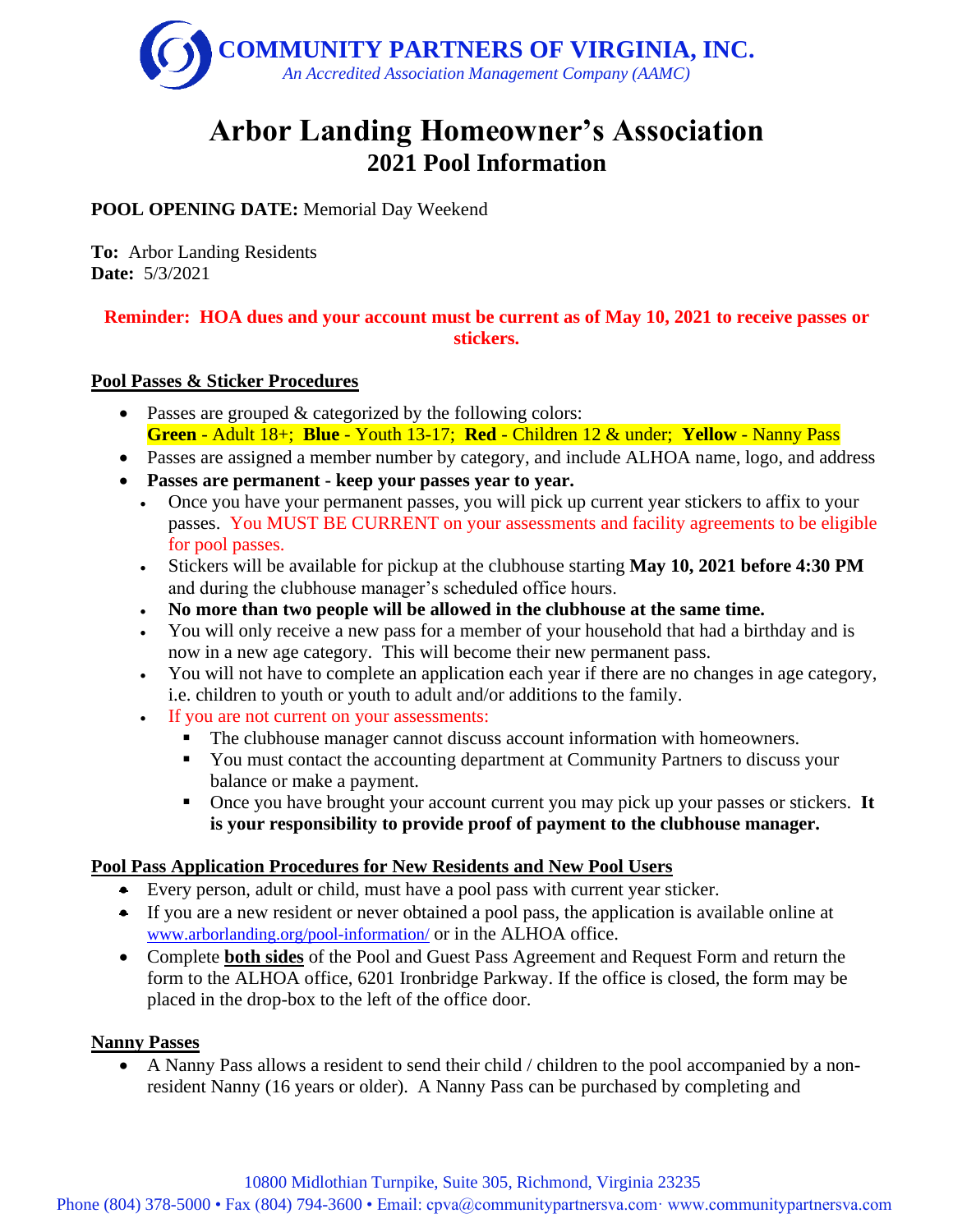

submitting a Nanny Pass form along with a \$20.00 check or money order made payable to Arbor Landing HOA. You will find the application online at the same link provided under "Pool Pass Application" above.

## **POOL OPENING – Dates and Hours of Operation Information \*\***

**\*\* The dates & hours listed below are subject to change due to potential state restrictions on Covid-19**

#### **Holidays including Memorial Day**

12:00 p.m. to 7:00 p.m.

#### **May 29- June 6**

Saturday 12:00 p.m. to 8:00 p.m. Sunday 12:00 p.m. to 8:00 p.m. Holiday 12:00 p.m. to 7:00 p.m.

#### **June 7 – September 6**

Monday- Sunday: 12:00 p.m. to 8:00 p.m.

## **Important Pool Reminders**

- Replacement Passes
	- o There is no charge for the first (original) pool pass issued to each member.
	- o If a pool pass is lost or destroyed, the replacement fee is \$10 for the first replacement, \$20 for the second and \$30 for all subsequent replacements. All replacement fees must be paid by check or money order.
- For more information on pool hours, events, forms, etc., please visit the Arbor Landing website at [http://www.arborlanding.org/pool.](http://www.arborlanding.org/pool/) You may also pick up the form(s) at the ALHOA office.

*Have a wonderful swim season! Arbor Landing HOA Board*